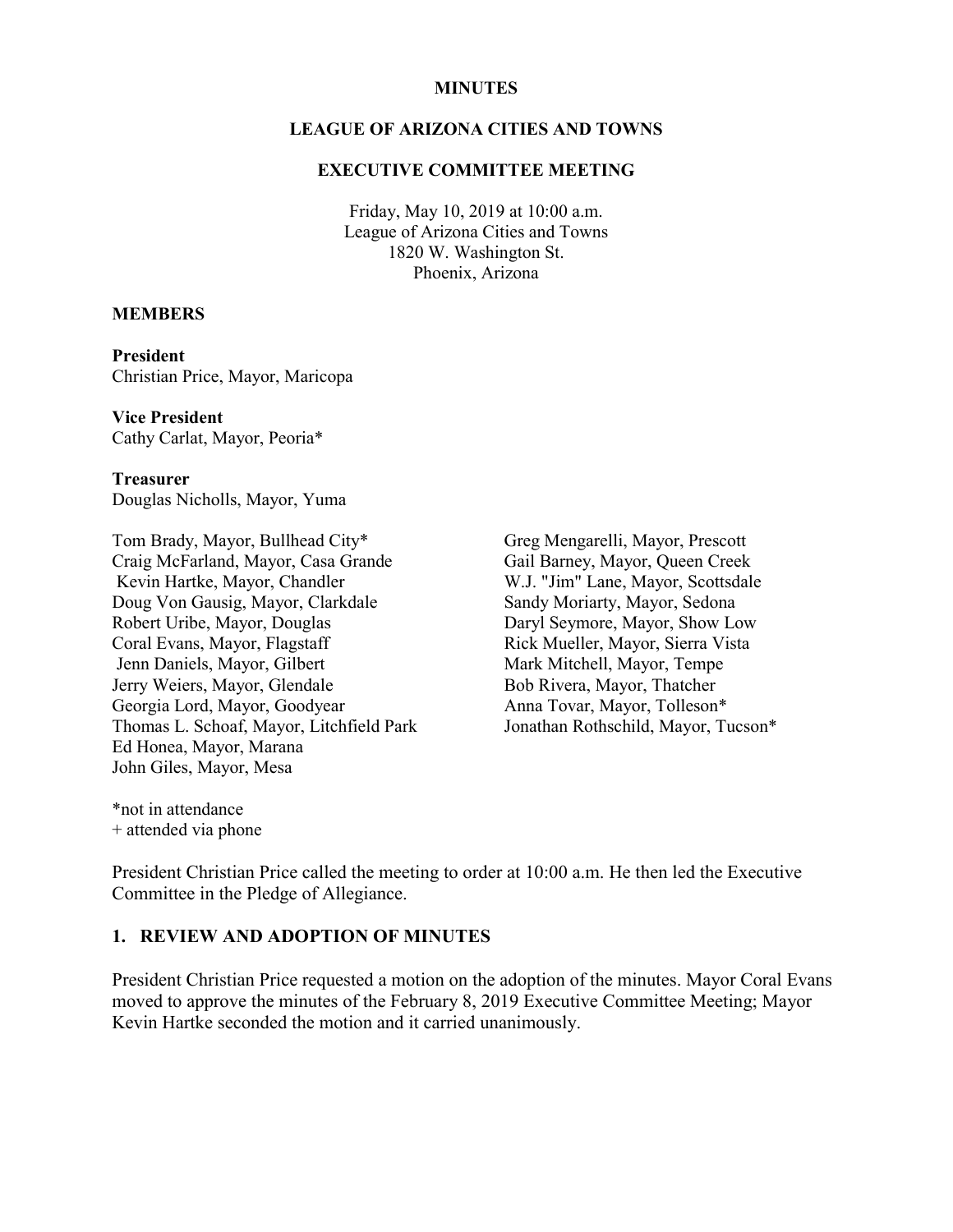# **2. LEGISLATIVE POLICY OVERVIEW AND SESSION UPDATE**

League President Christian Price welcomed League Legislative Director Nick Ponder to provide a legislative policy update.

Legislative Director Ponder directed the Committee to their meeting packet, which included several documents for review and reference relating to this legislative session.

Mr. Ponder informed the Executive Committee that the League had been very active on social media this legislative session. He said he believed this presence allowed the League to make issues known to groups outside of the Capitol, both informing citizens and directing media attention.

Mr. Ponder noted that session has been largely successful this year. Having a different approach to creating relationships and re-introducing the League to the legislators is one reason for this success.

Mr. Ponder specifically touched on the issue of Wayfair. He thanked the Executive Committee for their responsiveness on this topic. Last year, when the decision about Wayfair from the Supreme Court was first brought up, it was thought that the League would have to conform the local retail tax base to the State's, which was done in the Municipal Tax Code Commission on February 22. The alternative was to allow the retail section of the Model City Tax Code to be put into State statute and in return get protection of the 20 other classes within the Model City Tax Code through a moratorium, which would help redefine what the Model City Tax Code is, and how it brings revenue back to rural communities. This solution was presented to the House and they have largely accepted, though there is still discussion on the number of years applied to the moratorium. Mr. Ponder said that he will continue to communicate as they receive an outcome.

Mayor Mark Mitchell asked Mr. Ponder if there was an action plan set for the moratorium. Mayor Mitchell mentioned there needs to be a strategic plan set for the protection of the classes beyond the six years.

Mr. Ponder responded that there is messaging being developed for protection of the Model City Tax Code. Mr. Ponder wrote a paper, included in the Executive Committee packet, on the policy and how much revenue it represents for the cities and towns. Mr. Ponder stated there will be more active communication externally about the Model City Tax Code.

League President Christian Price asked Mr. Ponder to inform the Board about strategies that take place and some of the good will gotten from the legislature through the negotiations.

Mr. Ponder informed the Committee that the League has great relationships within the Senate, but cannot rely solely on this, which is why they also have focused on creating relationships in the House.

Mr. Ponder also touched on the Digital Goods bill, which would have created a \$65 million dollar hit to the cities and towns. A conservative economist spoke to legislators about the League's position on Digital Goods and legislators now understand the financial impact of this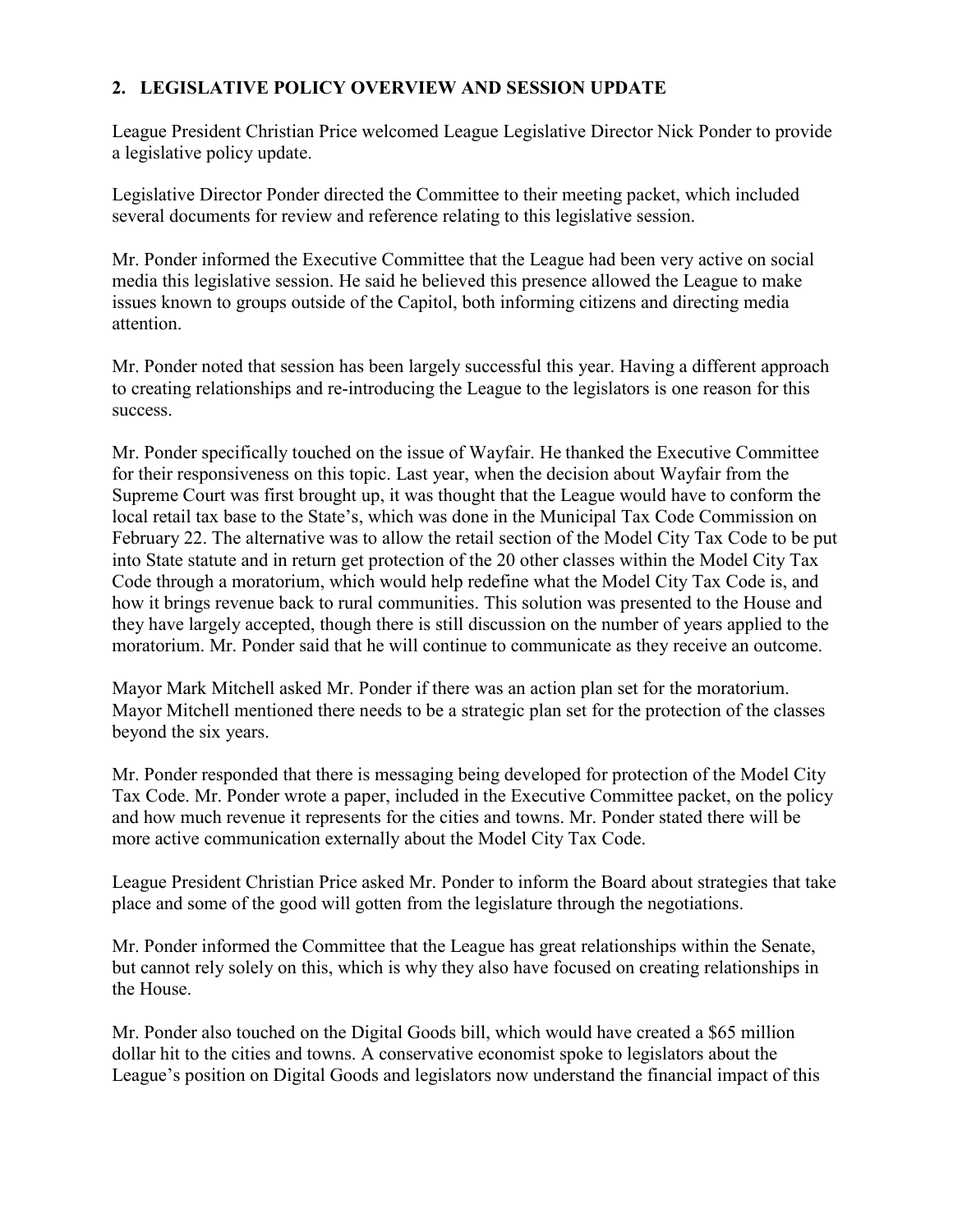bill, why cities and towns cannot give up this substantive amount of revenue for adequate future financial planning.

Mr. Ponder explained that last year there had been an agreement with a legislator and Arizona Tax Research Association, for the legislator's bill was being used to formulate the agreement. There was a five-year moratorium agreement but this year the legislator failed to follow through with his agreement saying the agreement was through ATRA, not him. This year the League wanted to avoid this scenario so, the League asked for an intent clause in the legislation; one legislator cannot bind a future legislature. The League is looking for 90 names on a vote of yes or no with the proposal, which is inclusive of the intent clause, that says the League is protecting the other 20 classes of the Model City Tax Code.

Mr. Ponder noted there is much support for Wayfair for two reasons: to bring tax equity to local retailers and because money can be used for other projects. There is a commitment from the legislature for the moratorium from legislature and Senate President Karen Fann has been strongly supportive. The League will continue to educate legislators on what the League is and about the Model City Tax Code.

Executive Director Ken Strobeck thanked the Executive Committee for their participation and commended the legislative team for their work.

Mayor Christian Price also welcomed new Executive Committee Members, Prescott Mayor Greg Mengarelli and Douglas Mayor Robert Uribe, who are attending their first Executive Committee Meeting.

## **3. LEAGUE BUDGET FOR 2019-2020**

League President Christian Price welcomed Mayor Thomas Schoaf, Budget Subcommittee Chair, to discuss the league 2019-2020 Budget.

Mayor Thomas Schoaf explained to the Board that the budget is similar to the FY19 budget. The budget for this year proposes revenue over expenditures of \$13,000 dollars. The budget and budget narrative is included in the agenda packet.

Mayor Jenn Daniels questioned the amount of reserves in the budget, asking whether the Executive Committee has a strategic plan in place for the amount or if there was an obligation for using the reserves.

Executive Director Ken Strobeck let the Board know this is a topic that has been brought up amongst other League Executive Directors where most do not have a strategic plan in place and others having a 9-12-month reserve policy.

Mayor Price indicated that the Budget Subcommittee might look at the reserve amount and develop suggestions.

Mayor Thomas Schoaf motioned to approve the League FY20 Budget; Mayor Jim Lane seconded the motion and it carried unanimously.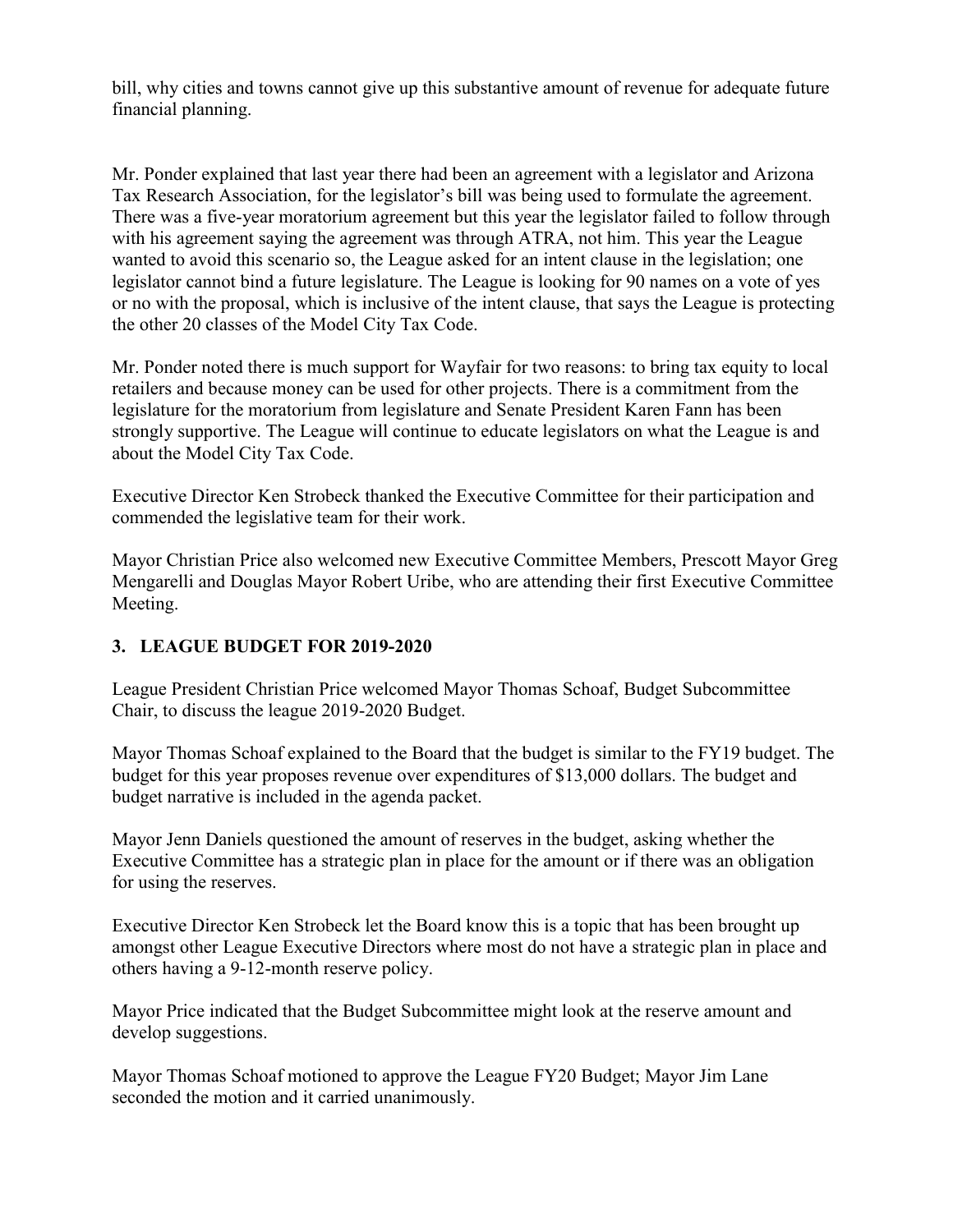# **4. 2019 LEAGUE ANNUAL CONFERENCE UPDATE**

League President Christian Price welcomed League Communication and Education Director Matt Lore to provide an update on the League Annual Conference.

Communication and Education Director Lore informed the Committee that the Conference would be held at the JW Marriott Starr Pass in Tucson, August  $20 - 23$ , 2019 and that registration would be opening at the end of May. He reminded the Executive Committee of the registration process, asking them to inform their staff so that they can register and secure hotel rooms for the conference.

Mr. Lore also directed the Executive Committee to their meeting packet to look at the current 2019 League Annual Conference sponsors. He reminded the Executive Committee that the conference is the second highest revenue source of the League's annual budget and is due in large part to sponsorships. He asked the Committee members to inform staff if they had any additional sponsors they would like League Staff to reach out to for the upcoming conference sponsorship opportunities.

President Christian Price informed the Executive Committee that an interested sponsor of the League Annual Conference is a medicinal marijuana dispensary and asked the Executive Committee for feedback or a decision. The Executive Committee decided that they did not wish to move forward with that particular sponsorship and discussed potentially creating a future policy regarding sponsorships.

## **5. REPORT ON AMRRP PRODUCTS AND SERVICES FOR CITIES AND TOWNS**

League President Christian Price welcomed League Executive Director Ken Strobeck to discuss the Arizona Municipal Risk Retention Pool. He said that AMRRP and the League have been partners for many years, working together to serve municipalities.

Executive Director Strobeck introduced Ed Bantel and Sheri Reintjes, administrators of AMRRP. Mr. Bantel and Ms. Reintjes discussed the history and importance of the relationship between the League and AMRRP. They indicated that League Deputy Director Tom Belshe serves as the Chair on the AMRRP Finance Committee and League Executive Director Ken Strobeck serves as an Advisory Member on the Board.

Mr. Bantel also reviewed some of the services that AMRRP provides, including affordable insurance protection and risk management services designed for Arizona cities and towns. Mr. Bantel pointed out that these are just a few of the many services and programs that AMRRP provides as a benefit to member cities and towns.

League President Price thanked them for the update and their work with the League and the cities and towns in Arizona.